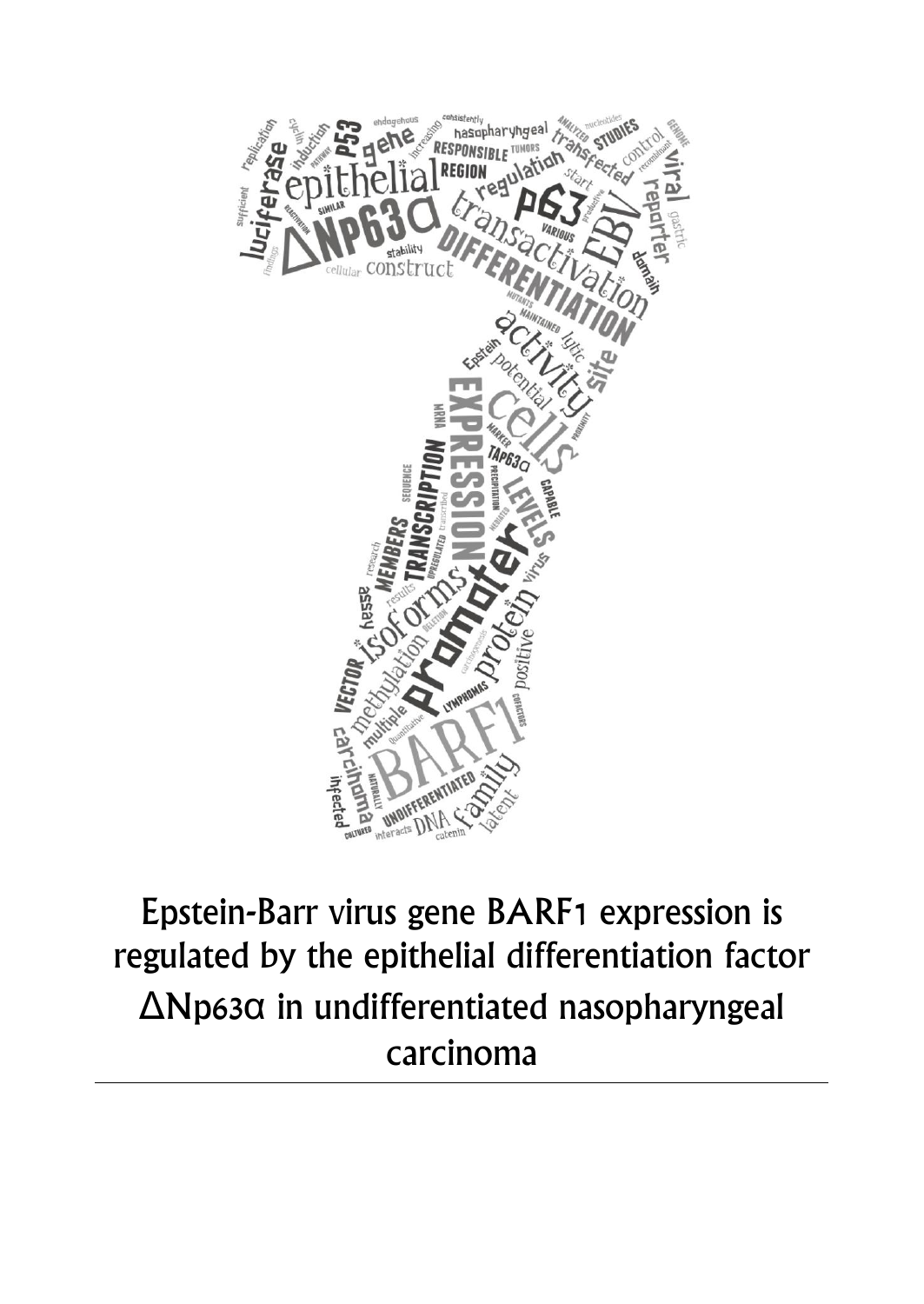# Epstein-Barr virus gene BARF1 expression is regulated by the epithelial differentiation factor ΔNp63α in undifferentiated nasopharyngeal carcinoma

EK Hoebe $^1$ , C Wille $^2$ , SR Hagemeier $^2$ , JM Middeldorp $1^1$ , SC Kenney $^2$ , and AE Greijer $^2$ 1: VU University medical center, Department of Pathology, Amsterdam, The Netherlands 2: McArdle Laboratory for cancer research, Department of Oncology, University of Wisconsin School of Medicine and Public Health, Madison WI, USA

# **Abstract**

Epstein-Barr virus (EBV) BamHI-A rightward frame 1 (BARF1) protein is considered a viral oncogene in epithelial cells and has immune-modulating properties. During viral lytic replication BARF1 is expressed as an early gene, regulated by the immediate early EBV protein R. However, in viral latency BARF1 is exclusively expressed in epithelial tumors such as nasopharyngeal (NPC) and gastric carcinoma (GC) but not in lymphomas, indicating that activation of the BARF1 promoter is cell type specific.

Undifferentiated NPC is characterized by high expression of ΔNp63 isoforms of the epithelial differentiation marker p63, a member of the p53 family of transcription factors. Transcription factor binding site analysis indicated potential p53 family binding sites within the BARF1 promoter region. This study investigated ability of various p53 family members to transactivate the BARF1 promoter. Using BARF1-promoter luciferase reporter constructs we demonstrate that only p63 isoform ΔNp63α is capable of transactivating the BARF1 promoter, but not the TAp63 isoforms, p53 or p73. Direct promoter binding of ΔNp63α was confirmed by ChIP analysis. Deletion mutants of the BARF1 promoter revealed multiple ΔNp63 response elements to be responsible for BARF1 promoter transactivation. However, ΔNp63α alone was not sufficient to induce BARF1 in tumor cells harboring full EBV genomes, indicating that additional cofactors might be required for full BARF1 regulation. In conclusion, in EBV positive NPC and GC, BARF1 expression might be induced by the epithelial differentiation marker ΔNp63α, explaining BARF1 expression in the absence of lytic reactivation.

# Introduction

Epstein-Barr virus (EBV) is associated with several human malignancies, of B-cell origin such as Burkitt's lymphoma, Hodgkin's disease, and lymphoproliferative disorders in immunecompromised individuals, or in epithelial cells such as nasopharyngeal carcinoma (NPC) and gastric carcinoma (GC) (1,2). In EBV-related malignancies, several distinct gene expression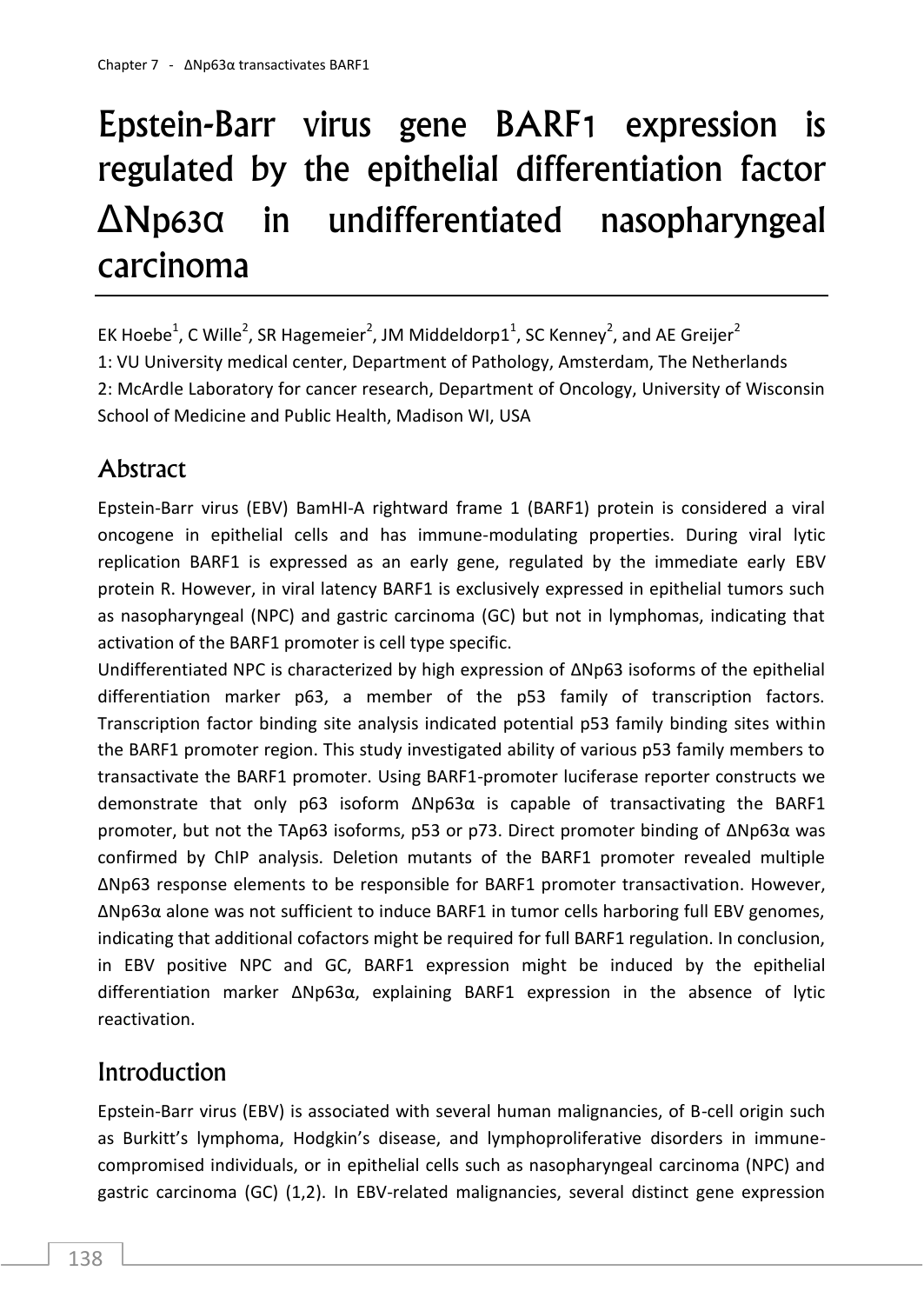patterns have been analyzed in detail (1). In addition to well studied genes as EBNA1 (3), and the latent membrane proteins LMP1 and LMP2 (2) EBV-associated carcinomas are characterized by the selective expression of BamHI-A rightward frame 1 (BARF1) (4-6).

The BARF1 gene encodes a 220 amino-acids (aa) protein of which the membrane-associated leaderpeptide, comprising the first 20 aa, is cleaved off, leading to efficient secretion of hexameric BARF1 (7-9). BARF1 may drive carcinogenesis by immortalizing and transforming epithelial cells, and by blocking apoptosis enabling cell survival (10). In addition, secreted BARF1 has immune-modulating properties, arresting growth and differentiation of mononuclear cells by functional inhibition of the macrophage colony stimulating factor (M-CSF) (11-13). In B-cells and lymphomas BARF1 is expressed in the early phase of the viral lytic replication cycle (10,14). In EBV-positive carcinomas, however, BARF1 expression is not restricted to the lytic phase and can be detected in latently infected tumor cells. BARF1 protein is considered a viral oncogene in epithelial cells (5,6,15,16). A detailed review discussing BARF1 was recently published (17).

EBV-positive carcinomas are predominantly undifferentiated and characterized by high expression levels of p63 (18-21). The transcription factor p63 is one of the key regulators of epithelial cell development and differentiation. In multilayered epithelial structures p63 protein diminishes from high levels in basal undifferentiated cells to low levels towards the differentiated cells at the surface (22). p63 is the founding member of the family of transcription factors that also includes p53 and p73, sharing a common protein structure. They consist of a central DNA-binding domain, a transactivation domain (TA), and a tetramerization domain. The strong homology among the different family members results in similar consensus sequences to transactivate target genes (23,24). p63 and p73 contain an extended C-terminal coding region that undergoes complex alternative splicing (22). The p63 gene uses two transcriptional start sites resulting in the expression of two major variants, called TA and ΔN which combined with alternative C-terminal splicing results in at least six transcripts: TAp63α, TAp63β, TAp63ɣ, ΔNp63α, ΔNp63β and ΔNp63ɣ. The existence of multiple p63 isoforms with various domains that can either activate or repress promoters adds to the functional complexity of the p63 gene (25-27). Whether or not a gene is activated or repressed by the specific p63 isoforms is dependent on the cell type and the presence of cell specific cofactors (28-30).

Several cancers, including NPC, show overexpression of ΔNp63. The p63 gene is rarely mutated in cancer, and several studies indicate that the (in)balance between isoforms rather than the reduction of one particular isoform might be important (31). EBV might promote this imbalance by increasing the stability of p63 (19). A number of EBV proteins induce expression of ΔNp63α such as latent membrane protein 2A (LMP2A) (32) and Epstein-Barr virus nuclear antigen leader protein (EBNA-LP, EBNA-5) (19), and EBV downregulates levels of cellular microRNA-203 whose target is p63 (33). ΔNp63α upregulation reduces normal cell differentiation and might act to keep EBV in a latent state. Besides inhibition of differentiation, ΔNp63 is thought to play a role in cancer pathogenesis by inhibiting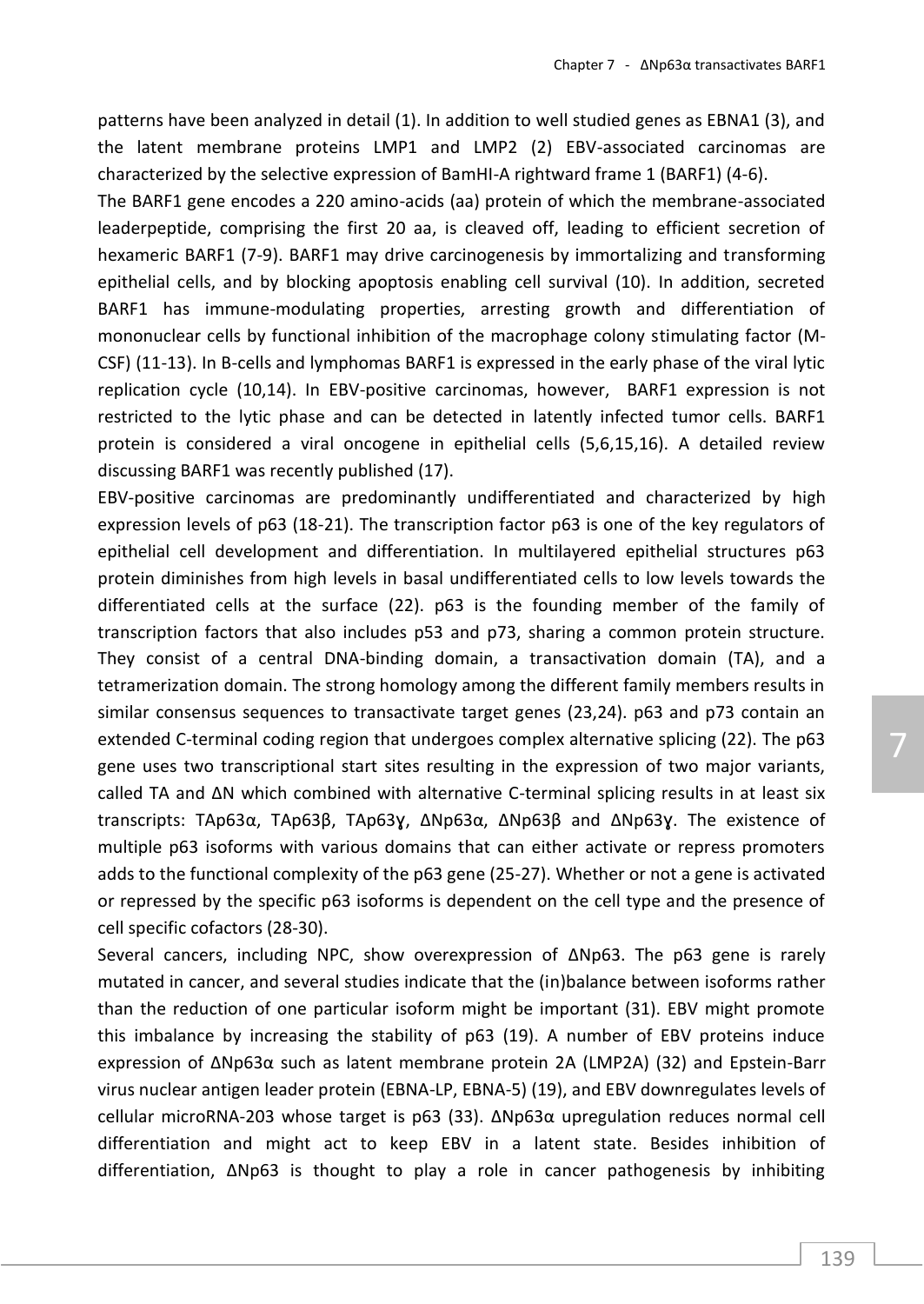apoptosis, and upregulating specific signaling pathways (18,31,34). Expression of ΔNp63α was found to promote cell proliferation in both GC and NPC cells (20,35).

So far, there have been no suggestions in regard to why BARF1 is exclusively expressed in EBV-positive epithelial malignancies and not in lymphomas but the cellular background may point towards a role of dissimilar transcription factors. In this study, the potential role of p53 family members in the epithelial restricted expression of EBV protein BARF1 was evaluated. Multiple potential p53 binding sites were found in the BARF1 promoter region. Specifically the ΔNp63α isoform was capable of inducing the BARF1 promoter. These findings suggests that BARF1 expression in undifferentiated carcinomas is mediated by the epithelial differentiation marker ΔNp63α.

## Materials and methods

Cell culture. SNU-719, a naturally derived EBV-infected gastric carcinoma cell line (36) was maintained in RPMI1640 medium. AGS cells were maintained in Ham's F-12 nutrient mixture medium. EBV infected 293 cells and EBV-positive AGS B95.8 (gifts from H.J. Delecluse) and Rstop EBV have been described previously (37,38), and were maintained under conditions of hygromycin B (Roche, Basel, Switzerland) (100 µg/mL) selection. CNE-2 Akata cells (a gift from K. W. Lo), a NPC cell line superinfected with the Akata strain of EBV, were maintained in RPMI1640 under conditions of G418 selection (Invitrogen, Carlsbad, CA) (400µg/mL). C666.1, a NPC cell line consistently harboring EBV was cultured in Dulbecco's modified Eagle's medium (DMEM) in fibronectin-coated flasks (Sigma-Aldrich, Buchs, Switzerland). All media contained 10 % fetal calf serum (FCS), 100 U sodium penicillin, 100  $\mu$ g/mL streptomycin sulfate and 2 mM L-glutamine.

Plasmids. pSG5 and pcDNA3.1 were obtained from Stratagene (La Jolla, CA) and Invitrogen, respectively. The SG5-R expression vectors (kindly provided by S.D. Hayward) were previously described (14,39). Expression vectors for the various p53 family member isotypes were kindly provided by E.R. Flores (Anderson Cancer Center) and were described previously (40). The BARF1 promoter region from -679 to the ATG start site (164367 to 165045) (GenBank accession no. NC007605) was cloned into the pCpG.LUC, a CpG-free luciferase reporter vector kindly provided by M. Rehli (41), using forward primer with a SpeI site (CTGA CTAGTCTCATCACGCAACACCCACTGTTT), and reverse primer with a BglII site (AATAGATCTGCT CTGGACTCTCCTCACCCAG) (14). Deletion mutants were constructed using forward primers closer to the ATG start site (Table 1). The plasmid was propagated in pir-expressing bacteria (Invitrogen). Plasmid DNA was purified on maxiprep columns according to the manufacturer's protocol (Qiagen, Venlo, Netherlands).

*In vitro* DNA methylation. The use of a CpG-free reporter construct enables study of effect of promoter methylation without non-specific silencing due to methylation of the vector backbone. *In vitro* DNA methylation of the luciferase constructs was accomplished by CpG methylase (SssI methyltransferase; New England BioLabs, Ipswich, MA), as recommended by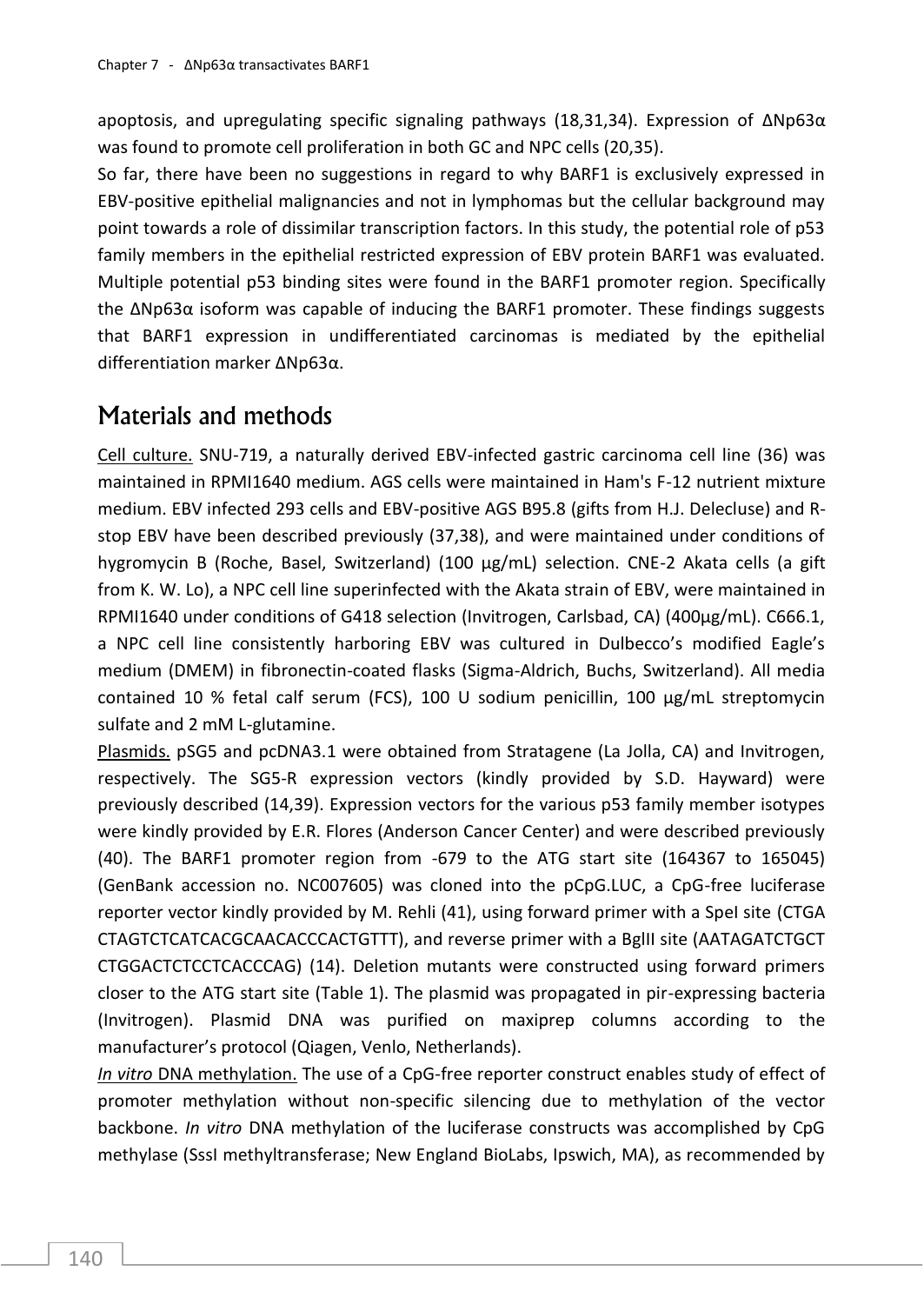the manufacturer. Completion of DNA methylation was confirmed by digestion with HpaII (New England BioLabs).

Luciferase assays. Cells were seeded the day prior to transfection. Transfections were performed using Lipofectamine 2000 (Invitrogen) according to the manufacturer's instructions, except that for the reporter assays the reagent/DNA ratio was 1.5 µl/0.5 µg in 100 µL Opti-MEM for 2x105 cells plated in 1 mL medium in a 12-well plate. Luciferase assays were performed 48 h after transfection by using extracts prepared by freeze-thawing the cell pellet in reporter lysis buffer according to the instructions of the manufacturer (Promega, Madison, WI). Luciferase activity was assayed using the luciferase reporter assay system (Promega).

| ATG-n | <b>Forward primers</b>            |
|-------|-----------------------------------|
| 679   | CTGACTAGTCTCATCACGCAACACCCACTGTTT |
| 633   | CTGACTAGTAAGTCAGTCAGGCTGGCCAGG    |
| 582   | CTGACTAGTGATCTTGGCATGCCGCCCAGC    |
| 468   | CTGACTAGTACCGCAAACACCACTGTGTAGC   |
| 410   | CTGACTAGTGGTCGTTGTACACTGCGCCGCAG  |
| 350   | CTGACTAGTCGATGTCGGCTGTCCTGCAGG    |
| 327   | CTGACTAGTAGCTCCGCGTACAGCTTCCTATCC |
| 261   | CTGACTAGTGGCAAAGGCAGGTCTTTCTCATCC |
| 220   | CTGACTAGTCATGGCCCTGAACATGAGGTAGC  |
| 156   | CTGACTAGTCACGCCTCGACCGGGGTC       |
| 120   | CTGACTAGTGTAGACTTGGCTGGCCTCATGG   |
| 103   | CTGACTAGTCATGGTCTCCTCAGGCCAGC     |
| 63    | CTGACTAGTTGATAAAATGGGCGTGGCAG     |

**Table 1.** Primers BARF1 promotor reporter vector. Forward primers used to construct deletion mutants of the BARF1 promoter luciferase reporter vector starting 679 nucleotides upstream the ATG start site. Underlined, SpeI restriction site.

ChIP assay. CNE-2 Akata and AGS B95.8 cells were transfected with expression vectors for TAp63α, ΔNp63α or an empty control expression vector using Lipofectamine 2000 (Invitrogen). Cells were first cross-linked in 1.5 mM EGS (ethylene glycolbis[succinimidyl succinate]) for 30 min at room temperature followed by cross-linking in fresh 1 % paraformaldehyde for 10 min at room temperature. The cross-linking reaction was quenched using 125 mM glycine. Following IGEPAL (CA-630) mediated cell lysis and DNA fragmentation by sonication, DNA-protein complexes were immunoprecipitated with anti-p63 (NeoMarkers, Fremont, CA), and control anti-IgG (Santa Cruz, Santa Cruz, CA) antibodies. Protein-DNA cross-linking was reversed at 65°C overnight, and DNA was purified using the Qiagen gel extraction kit. The presence of BARF1 promoter DNA fragments in each precipitate was detected with PCR using forward primer GGCCCTGAACATGAGGTAGC and reverse primer GCCAACAGGAGGAGCTGAGC, those for E-cadherin were forward primer CATGGCTCACACCTGAAATCC and reverse primer AGTACAGGTGCACACCACCA, and JAG-1 forward primer: ACCTTTCACCATTCCCCTAC and reverse primer GCCCAAGGACAAAATAGCCA, as previously used by Testoni et al. (42). Primers for the negative control β2M were forward primer AGGGCTGGGCATAAAAGTCA and reverse primer GCCTCACCACCAACTTCATC.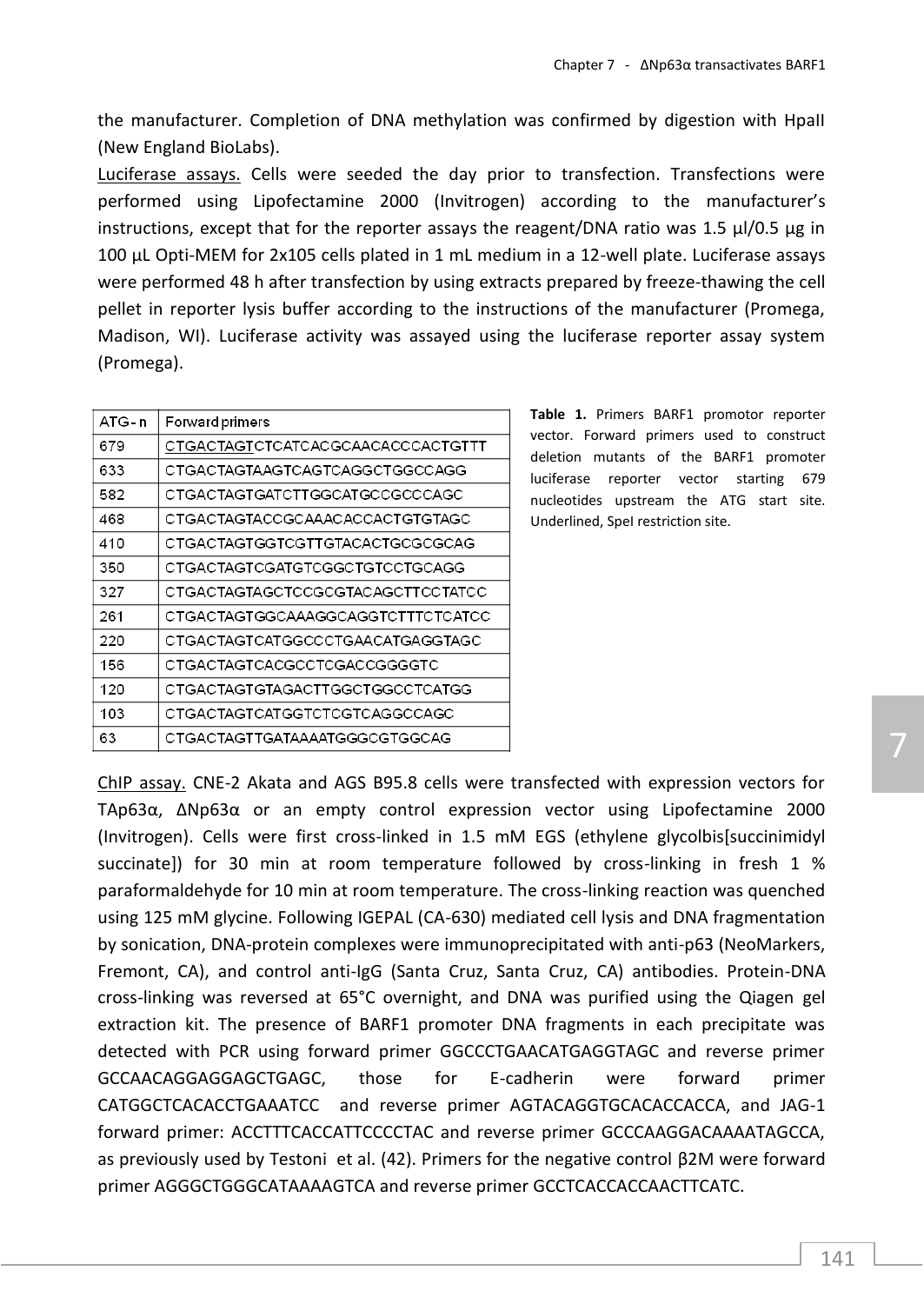Quantitative RT-PCR. Cells were plated in 6-well plates and expression vectors for TAp63α, ΔNp63α or an empty control expression vector using Lipofectamine 2000 (Invitrogen). After 48 hours cells were harvested in 1 ml TRIzol (Invitrogen). Guanidinium isothiocyanatephenol-chloroform extraction was performed to isolate total cellular RNA, followed by DNase (Promega) treatment and ethanol-precipitation. cDNA was synthesized using avian myeloblastosis virus (AMV) reverse transcriptase (RT) (Promega) and sequence specific primers: BARF1 forward (GCCTCTAACGCTGTCTGTCC) and reverse (GAGAGGCTCCCATCCTTTTC), U1A forward (CAGTATGCCAAGACCGACTCAGA) and reverse (GGCCCGGCATGTGGTGCATAA). RT-PCR was performed with SybrGreen (Roche) and afore mentioned primers using a LightCycler 480 system (Roche) After quantification to known concentrations of the corresponding gene constructs, values were normalized to U1A.

SDS-PAGE and Western blot. Lysates from luciferase assay and ChIP were diluted in 2x loading buffer (Biorad) with β-mercaptoethanol, denatured for 5 min at 95ºC and separated on a 10% sodium dodecyl sulfate polyacrylamide gel electrophoresis SDS-PAGE gel. After transfer to Hybond ECL nitrocellulose membrane (GE Healthcare, Little Chalfont, United Kingdom), the membrane was blocked in phosphate buffered saline (PBS) with 0.05 % Tween-20 (PBST) containing 3 % non-fat dry milk for 1 h at room temperature, after which anti-p63 (SantaCruz) was incubated for 2 h at room temperature in PBST containing 5 % bovine serum albumin (BSA). After incubation with peroxidase-labeled secondary antibody rabbit anti-mouse (Dako, Glostrup, Denmark) bands were visualized with ECL Plus (GE Healthcare). Positive control lysates for endogenous p63 were obtained by pBABE-LIC-ΔNp63α transfected 293T cells. Briefly, ΔNp63α was PCR amplified from pcDNA3.1-ΔNp63α and cloned into pBABE-LIC vector (obtained from Priyamvada Rai, University of Miami), as described in (43).

### **Results**

#### Potential p53 family response elements found in the BARF1 promoter.

EBV protein BARF1 is selectively transcribed in undifferentiated NPC and GC associating with viral latency, but not in EBV associated B cell malignancies unless the lytic cycle is activated. To analyze which cell type specific transcription factor could potentially transactivate the BARF1 promoter, a transcription factor search was performed on the BARF1 promoter region from -680 bp through the promoter area of the BARF1 gene to the ATG start site, as defined recently (14). Using Match Matrix Search for Transcription Factor Binding Sites (44) a list of potential transcription factors was generated which was evaluated for cell type specific factors. The search revealed that the BARF1 promoter harbors several binding sites for p53 transcription factor family members (Figure 1A).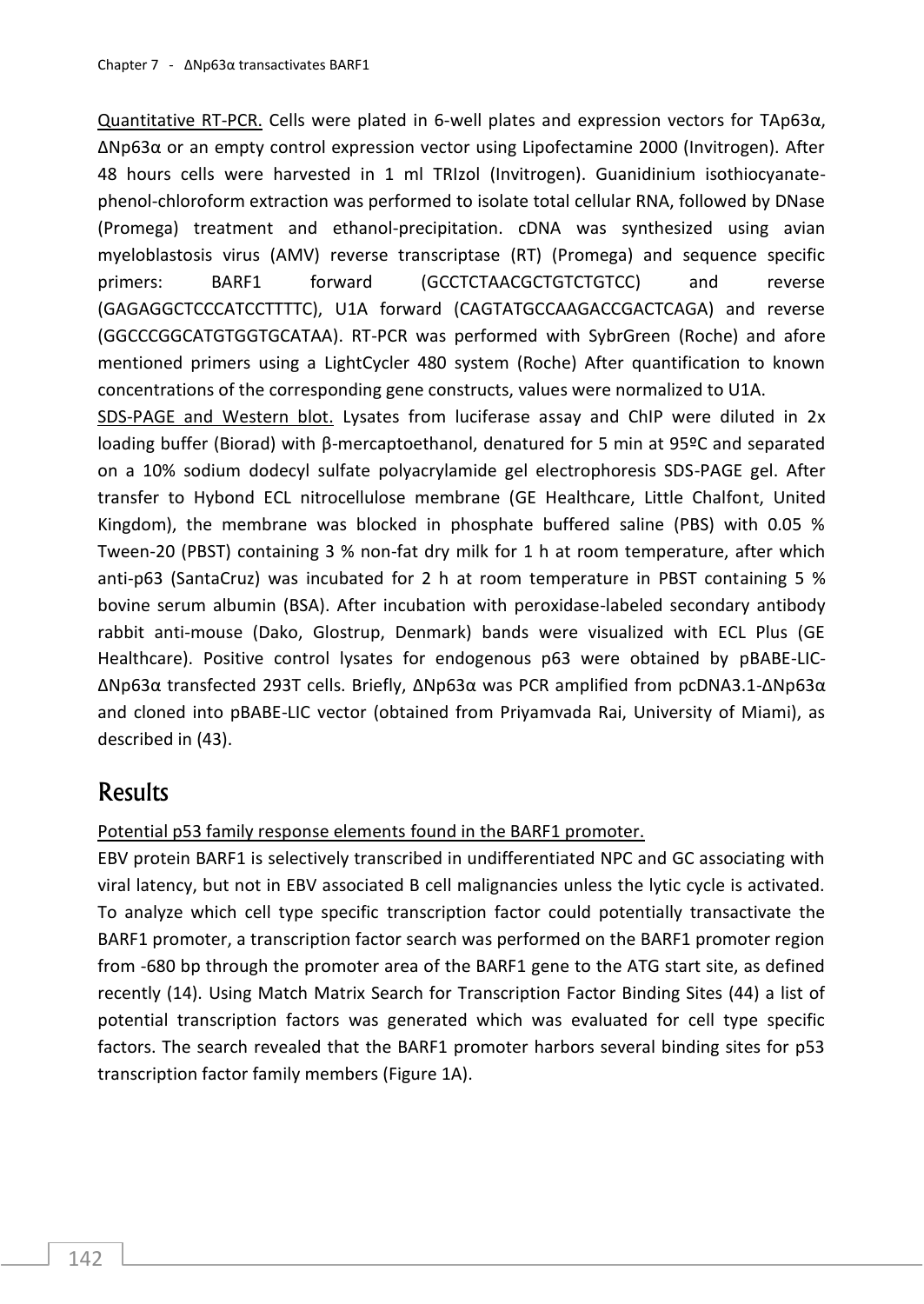

**Figure 1**. The p53 family of transcription factors and potential binding sites in the BARF1 promoter region. [A] Schematic overview of p53 family proteins. Transactivating domain, TA; DNA binding domain, DBD; oligomerisation domain, OD; sterile alpha motif, SAM; transactivation inhibitory domain, TID; PXXP motif. [B] Potential p53 family member binding sites in the BARF1 promoter region. Black vertical lines represent methylation sites. A BARF1 promoter reporter construct was created by inserting the promoter sequence, up to -679 nucleotides from the ATG start site upstream of the luciferase gene in a CpG-free reporter construct. [C] Overview of expression vectors containing the various isoforms of the different p53 family members used in the reporter assays.

#### ΔNp63α, but no other p53 family members, transactivated the BARF1 promoter in luciferase reporter assays.

The epithelial differentiation marker ΔNp63α, a member of the p53 family, is upregulated by EBV and shows elevated levels in NPC and GC (18-21). Individual p53 family members (Figure 1B) were cloned and expressed in epithelial cells co-transfected with various BARF1 promoter-reporter constructs. To study the transactivation potential of the p53 family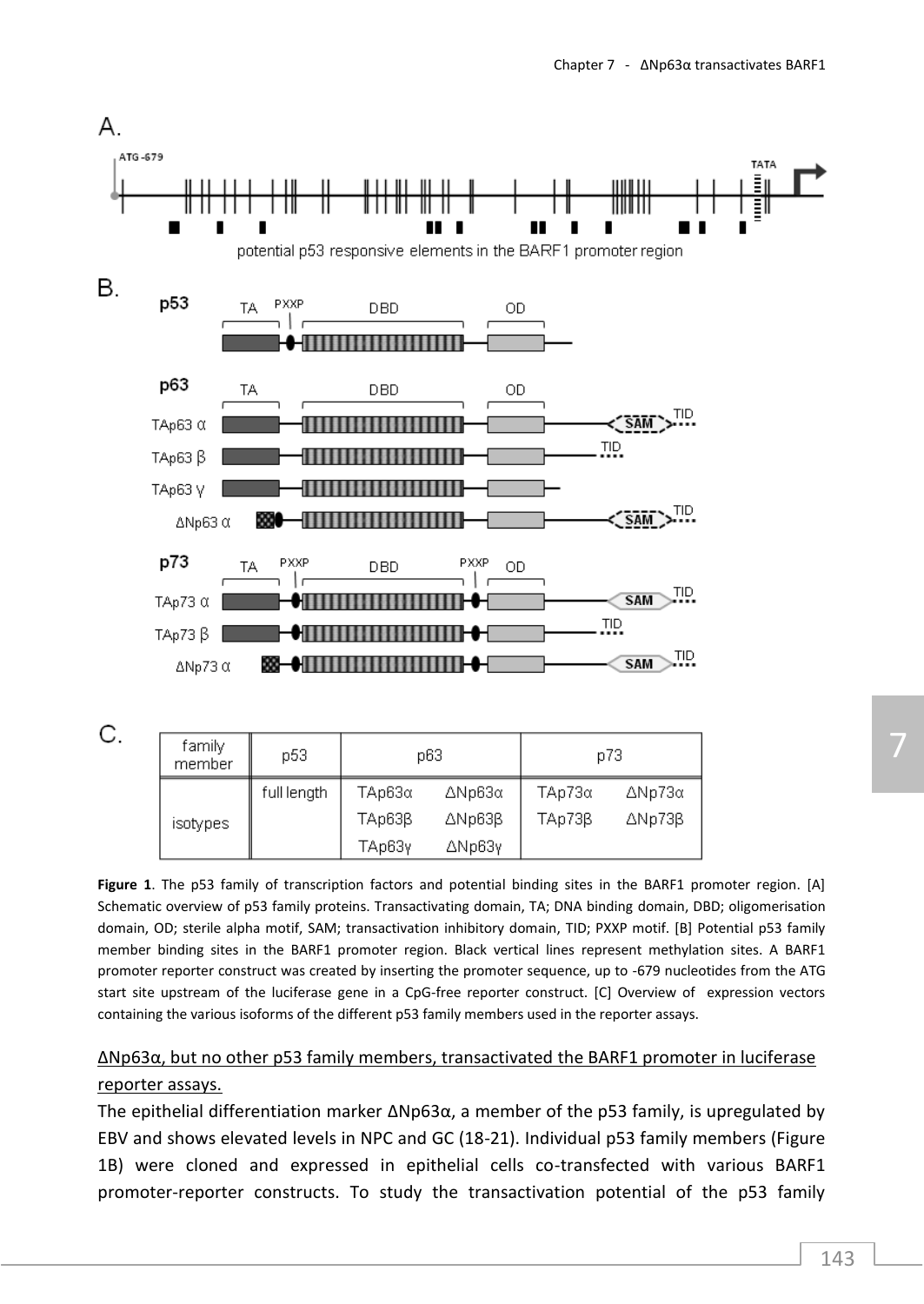members on BARF1 activation, the BARF1 promoter sequence, up to -679 nucleotides from the ATG start site, was inserted upstream of the luciferase gene in a pCpG-free reporter construct. The reporter construct was cotransfected with individual expression vectors containing the various isoforms of the different p53 family members (Figure 1C) in AGS cells, an EBV-negative GC cell line, and SNU-719 cells, a naturally derived EBV-infected GC cell line. Induction of luciferase activity was evaluated 48 h after transfection. Expression of comparable levels of p53 and p73 isoforms showed no induction of luciferase activity (Supplementary Figure 1).



**Figure 2.** The BARF1 promoter reporter construct is transactivated by the ΔNp63α isoform.

[A] Representative graphs of a cotransfection of the reporter construct with individual p63 isoforms in AGS and [B] SNU-719 cells. Only the ΔNp63α isoform shows transcriptional activity in both cell lines. [C] Representative SDS-PAGE Western blot assay of both the TAp63α and ΔNp63α isoform demonstrates comparable protein levels. [D] Methylation of the BARF1 promoter reduces relative luciferase activity induced by ΔNp63α, representative graph. [E] Luciferase activity is 28-fold upregulated by the ΔNp63α isoform and not by the TAp63α isoform (n=7). Fold induction induced by the ΔNp63α isoform compared with constitutive activity of the methylated promoter is unchanged (29-fold) (n=3).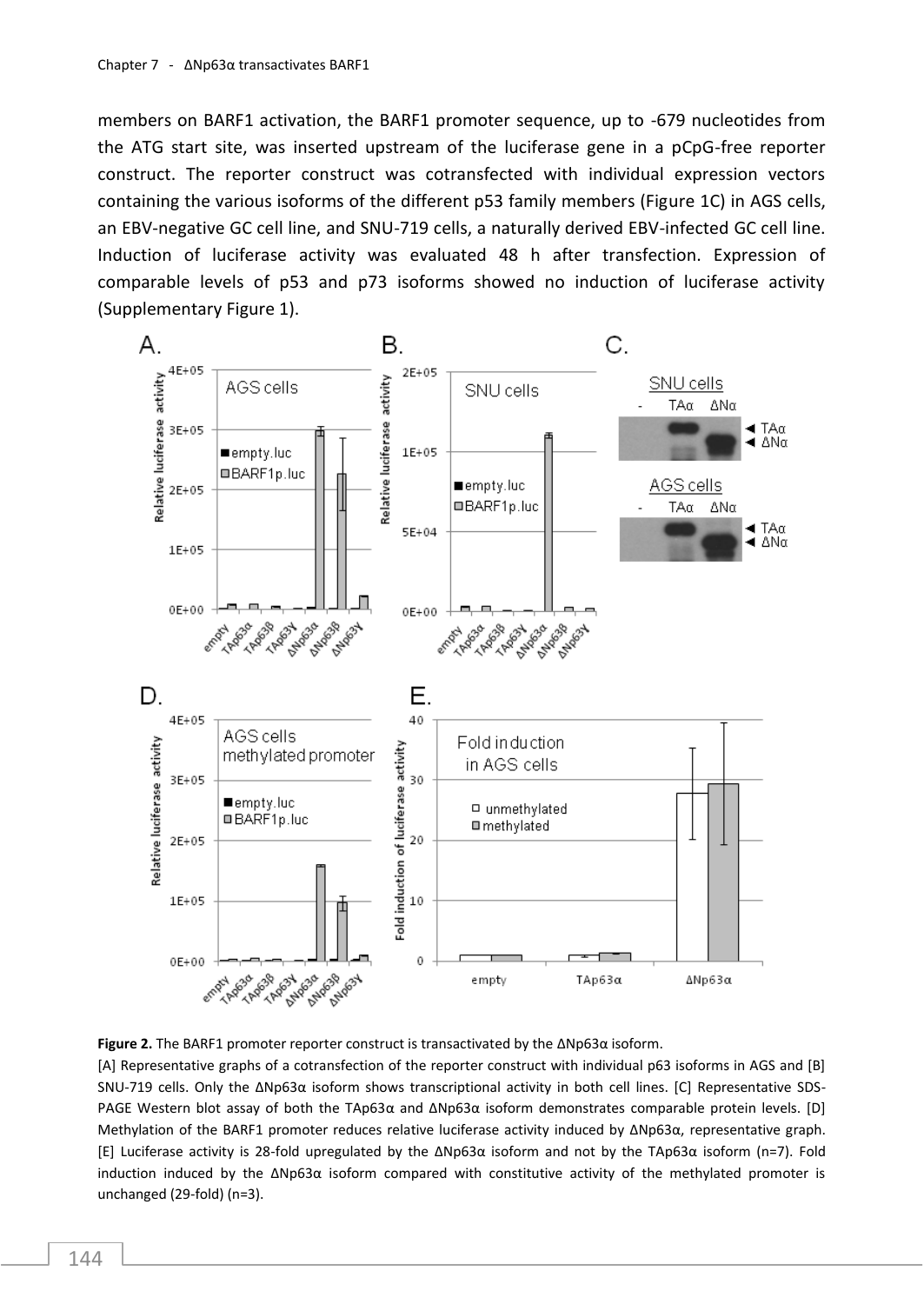However, among the p63 family isoforms, particularly expression of the ΔNp63α isoform showed specific transactivation of the BARF1 promoter in both AGS and SNU-719 cells (Figure 2A and B). Next to ΔNp63α, in AGS cells expression of the ΔNp63β isoform also induced luciferase activity. Expression levels of individual p63 isoform proteins were similar as analyzed with a SDS-PAGE Western blot assay (Figure 2C). The TAp63 isoforms, considered to be the transcriptionally active p63-form with a proper transactivation domain, did not induce luciferase activity. The difference between the TAp63α and ΔNp63α isoforms lies in absence of the TA1 transactivating domain and the gain of a putative TA2 transactivating domain with different characteristics in ΔNp63α.

The EBV episome is highly methylated in latent carcinoma (45) and previous research by our group demonstrated a high level of CpG methylation of the BARF1 promoter region (14). To investigate to which level BARF1 promoter transactivation by ΔNp63α is affected by methylation, the pCpG luciferase construct containing the BARF1 promoter was methylated *in vitro* using methyltransferase. In transfected AGS cells, both the basal induced activity and the ΔNp63α induced activity of the BARF1 promoter-reporter construct was only slightly weaker in the methylated construct (Figure 2D), leaving the fold induction by ΔNp63α mostly unaffected by methylation (Figure 2E). Repeated experiments showed that expression of the TAp63α isoform has no effect on the BARF1 promoter while expression of the ΔNp63α isoform gave rise to an average 28-fold induction irrespective of the promoter methylation status (Figure 2E).



**Figure 3.** ΔNp63α directly complexes with the BARF1 promoter. ChIP assays were performed using extracts from CNE-2 Akata and AGS B95.8 cells transfected with the TAp63α isoform, the ΔNp63α isoform, or a control expression vector (-). p63 was immunoprecipitated by a control antibody or a non-isotype specific anti-p63 antibody, and coimmunoprecipitated DNA was PCR amplified. JAG-1 and E-cadherin served as positive controls for p63 binding and beta-2 microglobulin (β2M) served as negative control. The band in lane 9, indicates that the promoter region DNA is precipitated with ΔNp63α.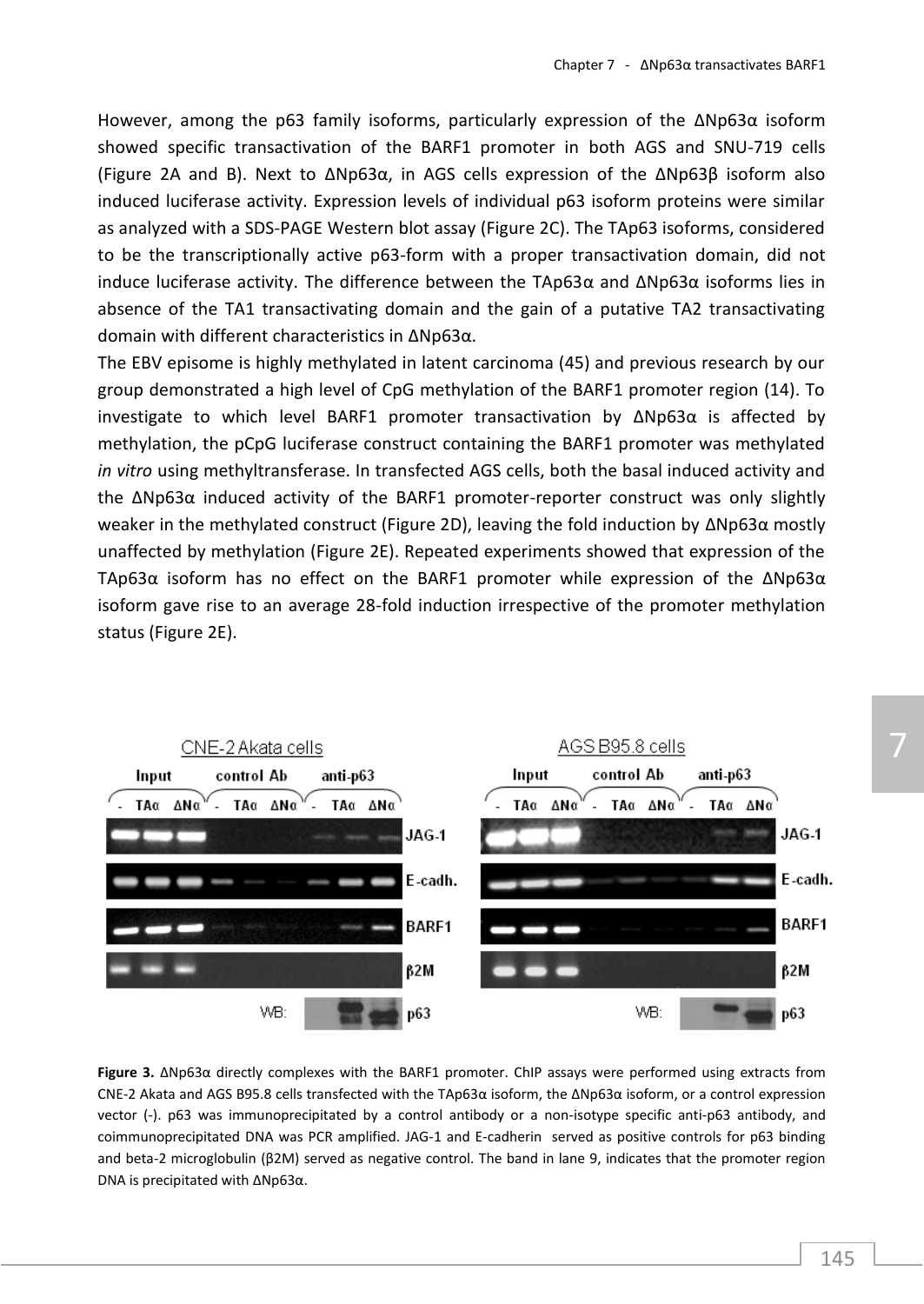#### ΔNp63α was complexed with the BARF1 promoter *in vivo*

The ΔNp63α-mediated activation of the BARF1 promoter could either involve direct binding via the DNA-binding domain, or via the previously defined interaction of ΔNp63α with a CCAAT binding factor (30,46). Evaluation of the BARF1 promoter region showed us that no CCAAT box is present in the sequence. To determine if ΔNp63α was complexed with the BARF1 promoter region in EBV harboring cells, chromatin immune precipitation (ChIP) assays were performed. Gastric carcinoma AGS B95.8 cells and nasopharyngeal carcinoma CNE-2 Akata cells, both containing EBV episomes, were transfected with TAp63α or ΔNp63α expression vectors or a control vector, treated with a crosslinking agent and lysed. Both p63 isoforms were precipitated by anti-p63 antibody, which binds all isotypes. Binding of p63 to the known JAG-1 p63 intronic binding site and the E-cadherin promoter served as positive controls (42). Cross-linked DNA was PCR amplified using primers for the BARF1 promoter, the E-cadherin promoter and the JAG-1 intronic binding site. The ChIP assay showed that p63 bound to the BARF1 promoter region or in its immediate proximity, as well as to the Ecadherin and JAG-1 promoters (Figure 3). Since the p63 antibody does not differentiate between the isoforms, the bands visible in TAp63α transfected cells were probably due to non-activating binding of the TAp63α isoform.

#### Multiple p63 response elements are responsible for BARF1 promoter transactivation

To identify the transcription factor binding site responsible for BARF1 promoter activation by ΔNp63α, deletion mutants of the reporter construct were made, shortening the BARF1 promoter sequence starting from the original 679 nucleic acids upstream of the ATG start site (ATG-679) to ATG-63 in small steps (Figure 4A). After removal of the region between ATG-679 and -410 an almost two fold drop in luciferase activity was noticed (Figure 4B). Luciferase activity was completely lost when only 103 nucleotides of the BARF1 promoter remained, indicating that multiple ΔNp63α response elements exist on the BARF1 promoter in close proximity to the TATA-box. This is in agreement with the distribution of the potential p53 family member binding sites indicated as boxes in Figure 4A. The black boxes indicate binding sites likely to be most important for ΔNp63α BARF1 transactivation.

#### ΔNp63α alone was not sufficient to induce BARF1 in context of the viral genome

To obtain evidence that ΔNp63α is capable of transactivating BARF1 expression in the context of EBV infection, two different EBV-positive epithelial cells were transfected with ΔNp63α, TAp63α or empty control vectors. As a positive control, an R expression vector was used to induce BARF1 mRNA as described before (14). Quantitative RT-PCR of BARF1 mRNA was used to analyze whether BARF1 mRNA could be induced in context of the intact wild type viral genome. At 48 h after transfection with the ΔNp63α expression vector neither AGS B95.8 nor C666.1 cells showed induction of BARF1 mRNA above the natural basal levels in each cell line (Supplementary Figure 2). Similar studies were done in 293-cells carrying recombinant-EBV. In order to prevent background levels of BARF1 transactivation by the lytic transactivator R, 293HEK cells carrying recombinant R-stop EBV (293RKO) were used (14,38).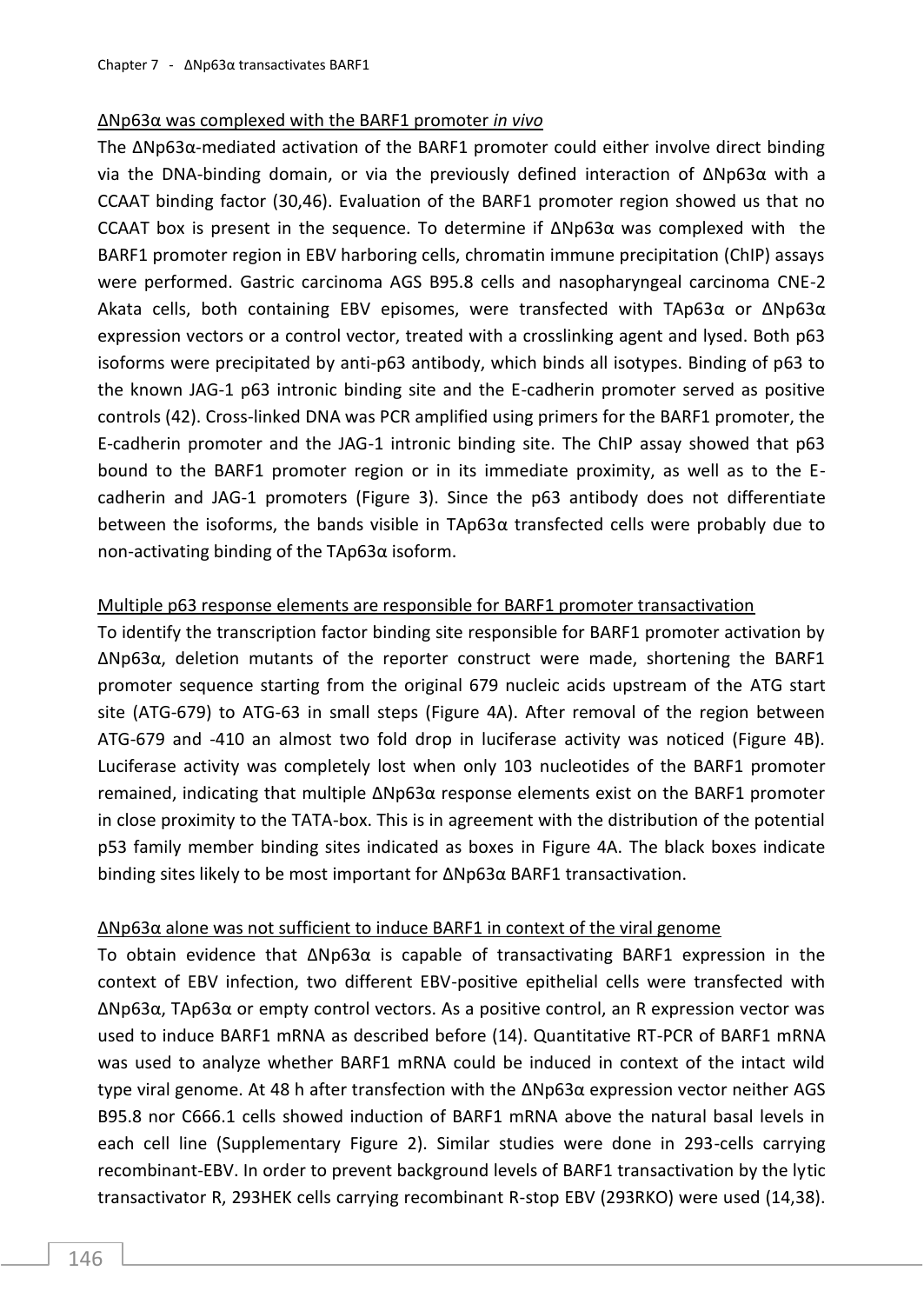Only in these cells a minor induction (3-fold) of BARF1 mRNA by ΔNp63α could be detected (Figure 4C). Previous studies showed low p63 levels in 293HEK cells as compared to C666.1 (19,32). Possibly the steady-state p63 levels in the AGS B95.8, CNE-2 Akata, and C666.1 cell lines are at maximal levels above which additional BARF1 transactivation cannot be detected. However, we were not able to detect endogenous p63 using the available antibody on Western blot (Figure 4D).



**Figure 4.** Multiple p63 response elements are responsible for BARF1 promoter transactivation. [A] Potential p53 family responsive elements are depicted on the BARF1 promoter region (boxes). Black vertical lines represent methylation sites. Rounded gray indicators point to the deletion mutants made from the BARF1 reporter construct, shortening the BARF1 promoter sequence from the original -679 to -63 relative to the ATG start site. [B] AGS cells were transfected with the deletion mutant luciferase constructs and with or without ΔNp63α expression vector. The ΔNp63α induced luciferase activity (fold) was measured 48 h after transfection. A representative experiment is shown. [C] 293RKO cells demonstrate that, unlike R, ΔNp63α has only minor transactivating activity (3-fold) of BARF1 in the context of the intact viral genome. [D] Endogenous p63 levels as detected by SDS-PAGE Western blot assay. HEK293 cells stably expressing either TAp63 or ΔNp63 were used as positive control.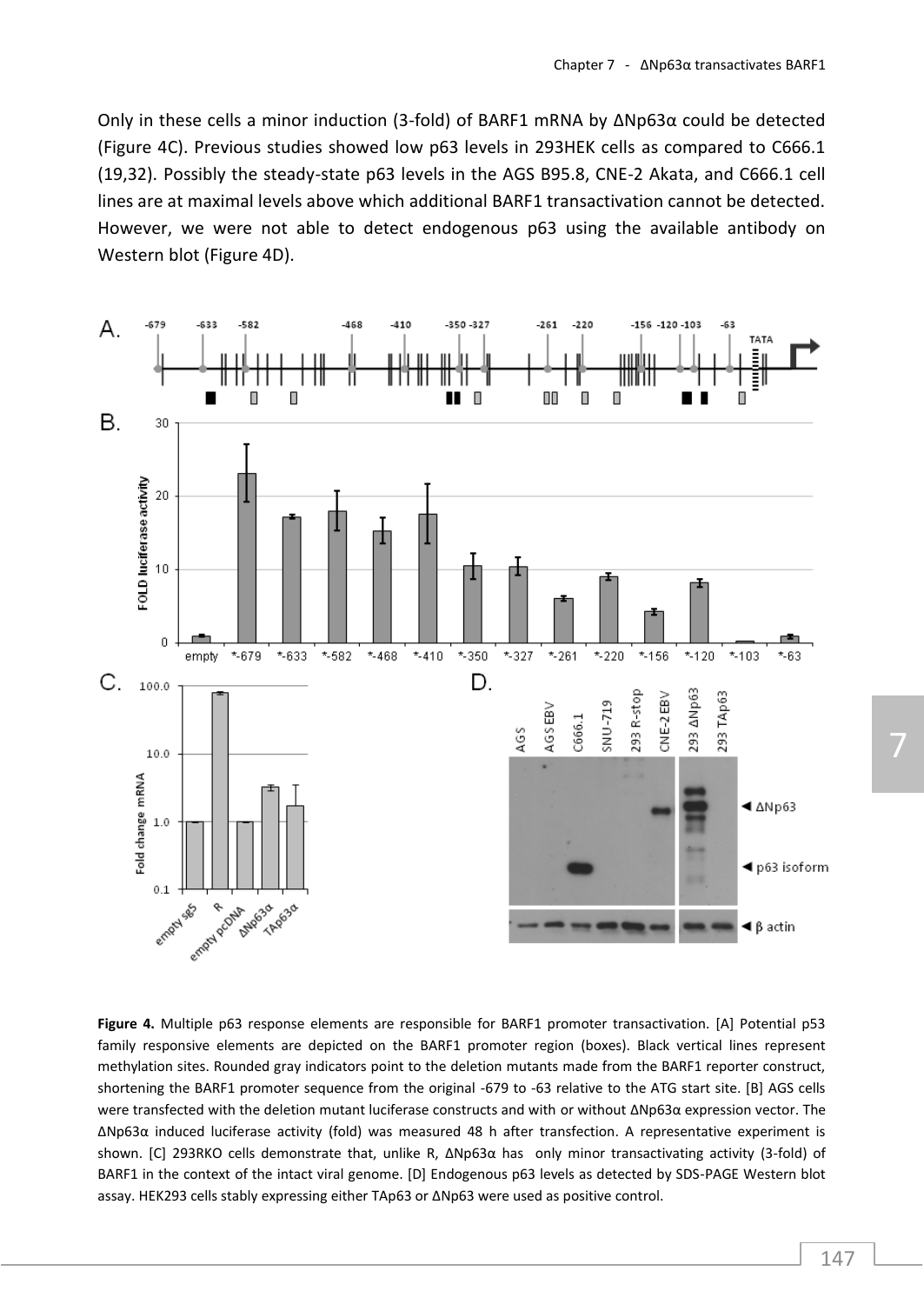### **Discussion**

*In vivo*, the EBV-encoded BARF1 gene is exclusively transcribed in EBV-positive undifferentiated epithelial malignancies, like NPC and GC. In these tumors EBV remains in a latent state and the regulation of BARF1 expression remains undefined (5). We recently demonstrated that BARF1 expression is induced by the immediate-early transactivator R during early stages of lytic EBV reactivation in both epithelial and B-cells (14). Here we identified the differentiation specific transcription factor, ΔNp63α as a the putative regulator of constitutative latent BARF1 expression in the epithelial background.

EBV associated nasopharyngeal and gastric cancers are characterized by high levels of the p53 family member ΔNp63α (18-21). Analysis for potential transcription factor binding sites revealed that the BARF1 promoter region has multiple potential binding sites for the p53 family of transcription factors. Using promoter reporter constructs we showed that ΔNp63α was capable of transactivating the BARF1 promoter up to 30-fold where other p53 family members have no effect. Chromatin immunoprecipitation with cells harboring the full EBV genome demonstrated that ΔNp63α bound to the BARF1 promoter region or in its immediate proximity.

The protein p63 is essential for epithelial cell development and differentiation. Previous studies have shown that ΔNp63 is responsible for maintaining the proliferative potential of basal epithelial cells, while the interplay of TAp63 with ΔNp63α would facilitate epithelial differentiation (23). EBV-positive carcinomas are predominantly undifferentiated and have high p63 expression levels (18-21,35). In latent B-cells, which are the natural reservoir for EBV, the dominant p63 isoform is the TAp63α isoform and not ΔNp63α. BARF1 expression is linked to viral latency in epithelial cells, but not in B lymphocytes and therefore ΔNp63α may be one of the responsible cell type specific transcription factors regulating latent BARF1 gene expression.

A number of viruses utilize the epithelial differentiation process for productive viral replication and a tight control of p63 expression is essential for the survival of these viruses. Kaposi's sarcoma-associated herpesvirus (KSHV) (47), human papilloma virus (HPV) (48) and EBV (49-51) all produce their viral progeny in differentiated cells albeit major differences exist in execution of this viral reproductive route. The HPV productive process is studied the most intensively using organotypic raft cultures, which duplicate epithelial differentiation *in vitro* (52). Mighty et al found that regulation of p63 is essential for HPV replication (53). ΔNp63α is affected by multiple HPV proteins such as E6, which is thought to influence ΔNp63α function by enhancing its activity (54), and E5 and E7 that increase ΔNp63α levels by downregulation of skin-specific cellular microRNA203 (miR-203) expression (55,56). High expression of  $\Delta Np63\alpha$  is also related with HPV carcinogenesis, accentuated by the finding that it correlates with a higher rate of progression of cervical low grade lesions and carcinoma (57).

Likewise, in the EBV life cycle the differentiation status of the host cell is essential in determining whether new viral progeny will be made, or whether the virus remains in a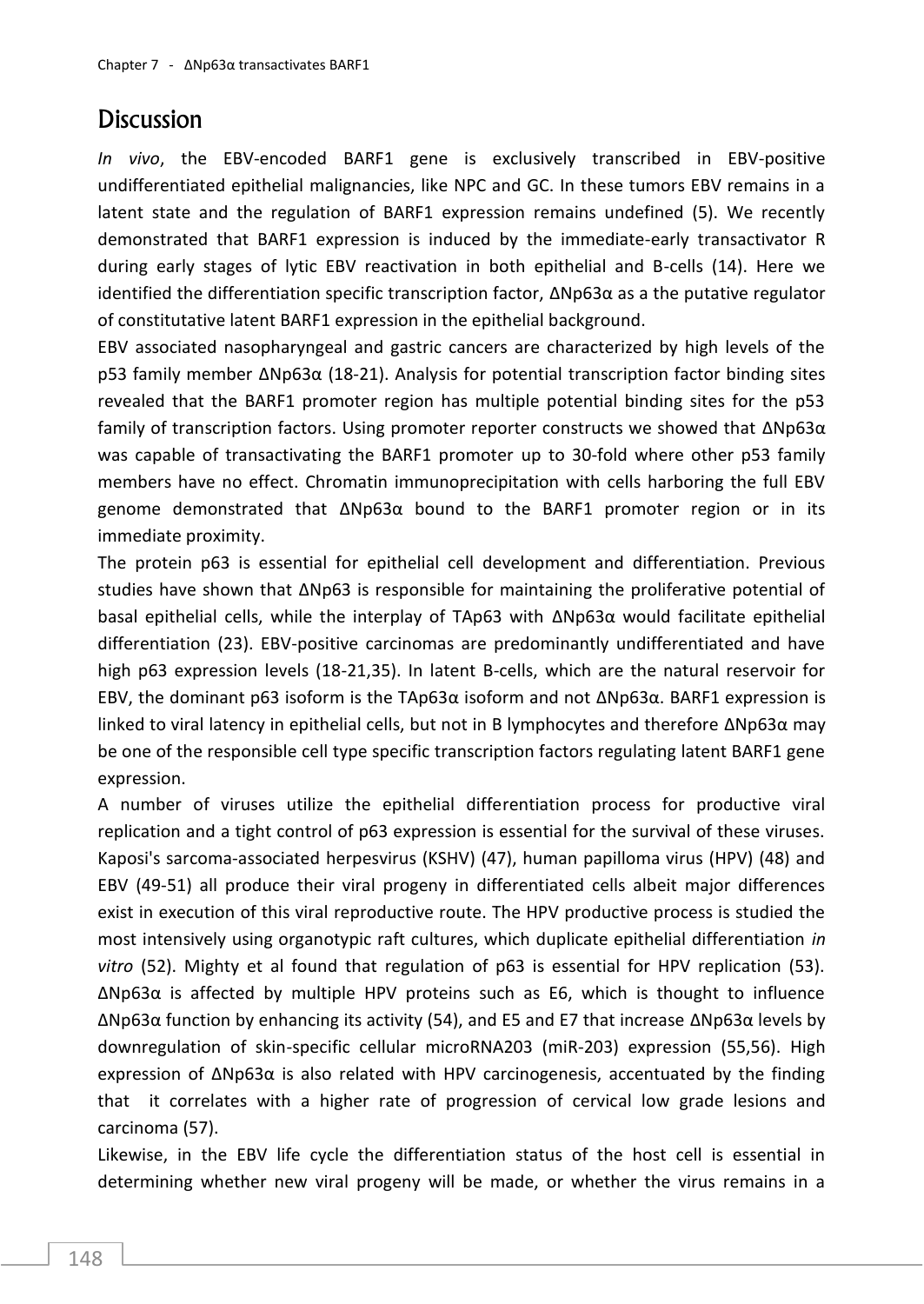latent state and thereby hiding from the immune system. A differentiation responsive element can be found in the promoter of the lytic switch protein BZLF1 (Z, Zta, ZEBRA) (58), turning on lytic replication when the host cell initiates differentiation. Prevention of normal differentiation by elevated ΔNp63α levels might act to keep EBV in a latent state (49-51), and multiple EBV proteins have been found to influence p63. Early after infection Epstein-Barr virus nuclear antigen 5 (EBNA5, EBNA-LP) interacts and stabilizes p63 (19,59), reducing normal differentiation and bringing EBV to a immunogenic-safe latent state. The stabilizing function of EBNA5 on p63 is later taken over by other latent EBV proteins. MicroRNA profiling of EBV-infected epithelial cells and NPC tissues demonstrated that, similar to HPV infection, EBV causes downregulation of cellular miR-203 levels (33). LMP1 is responsible for this miR-203 downregulation, and it is plausible that this will contribute to higher levels of its target ΔNp63α. LMP2A physically associates with ΔNp63α, increasing protein level and stability (32). Both LMP1 and LMP2A have been shown to increase β-catenin transcriptional activity in epithelial cells (60,61) and shortly hereafter β-catenin proved to be a key regulator of ΔNp63α expression (62). These findings suggest that LMP1 and LMP2A act via the βcatenin pathway involved in activation of ΔNp63α transcription.

The differentiation status of EBV-positive cells is also influenced by cyclin D1 (63), whose expression is activated by the earlier mentioned β-catenin pathway (64), as well as by BARF1 (65). In addition, microRNA-34a/c targeting cyclin D1, is downregulated by p63. Although ΔNp63α and cyclin D1 colocalize in the basal layer and family member p73 interacts with certain cyclins (66), no direct interaction has been established between p63 and cyclin D. The exact mechanism leading to inhibition of differentiation might differ among cell types (14).

Overexpression of ΔNp63α was not sufficient to activate BARF1 expression in the context of the intact viral genome, although ΔNp63α was capable of transactivating the BARF1 promoter reporter construct. The inability of solely the ΔNp63α isoform to activate BARF1 expression indicates that specific chromatin modeling as well as other cofactors might be required for full BARF1 regulation. Previous research by our group indicated that the BARF1 promoter is almost completely methylated both in NPC and Burkitt's lymphoma cells (2,67). Methylation of the BARF1 promoter region does not seem to have a direct effect on the transactivating capability of ΔNp63α. In addition to DNA methylation, histone modification of the promoter will also regulate the accessibility to transcription factors, and this may be cell type dependent (19,32).

The inability of ΔNp63α to upregulate BARF1 expression can also be explained if the maximum BARF1 promoter transactivating capacity of ΔNp63α was already expressed. The cell lines tested are all undifferentiated (293, AGS, C666.1) or poorly differentiated (CNE-2) expressing at base line already p63 (29), leaving the possibility that the BARF1 mRNA expression induced by ΔNp63α in these cells was already at its peak. However, these endogenous p63 levels were not detected with Western blot assay. Future studies might elucidate the identity and importance of the unknown host or viral factors in BARF1 gene regulation.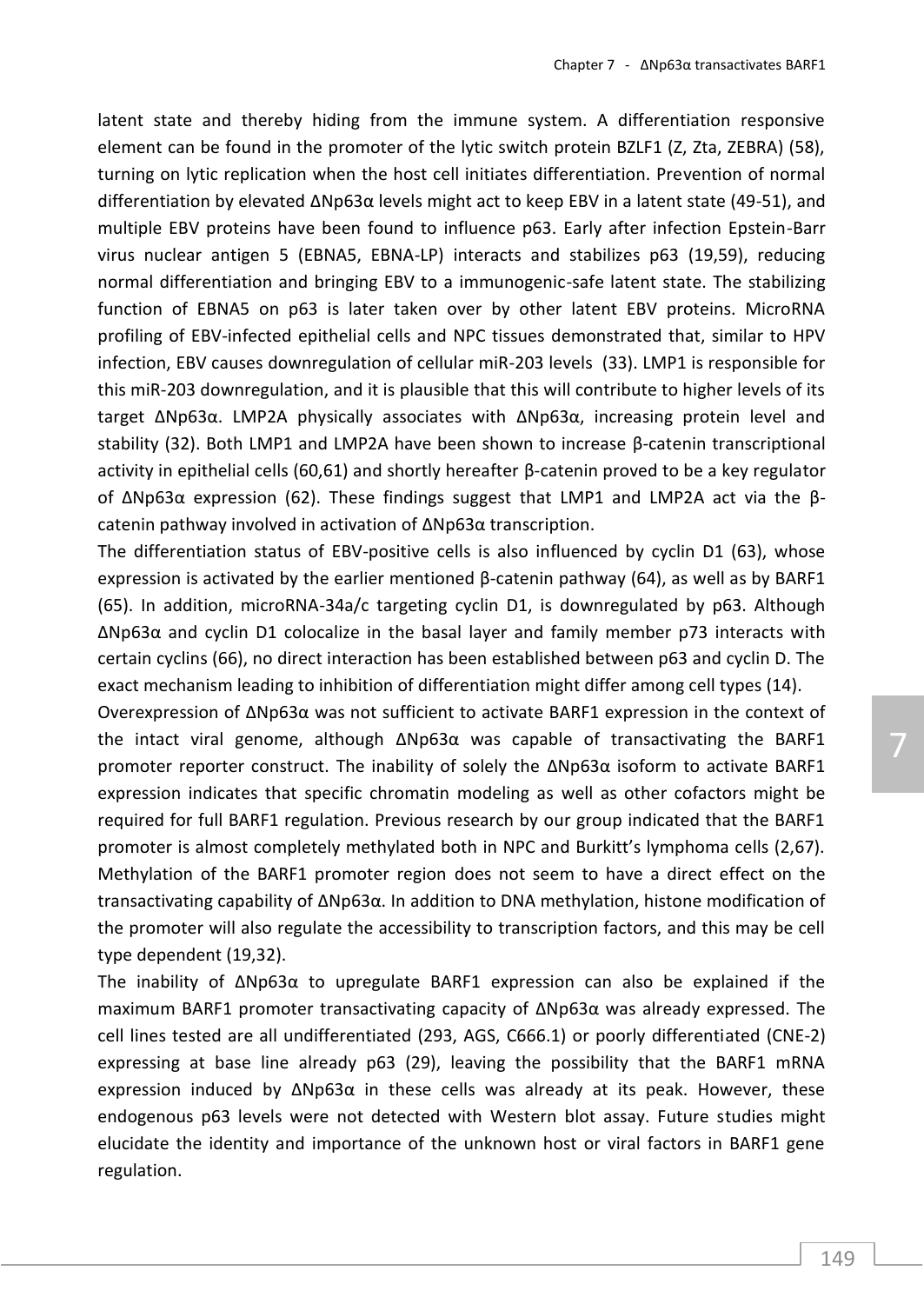In conclusion, this study provides the first indication that expression of the BARF1 protein during viral latency in epithelial cells is potentially regulated by the epithelial differentiation factor ΔNp63α.

# Acknowledgements

This project was financially supported by the Dutch Cancer Society Project VU2007-3776, and by grants 1R01DE023939 and P01-CA022443 from the USA National Institutes of Health. The authors are grateful to Amanda Esch, Elizabeth Barlow, and Dhananjay M Nawandar for their technical assistance. The authors declare no conflict of interest.

## References

- 1. Middeldorp JM, Brink AA, van den Brule AJ, Meijer CJ: Pathogenic roles for Epstein-Barr virus (EBV) gene products in EBVassociated proliferative disorders. Crit Rev Oncol Hematol 2003;45:1-36.
- 2. Young LS, Rickinson AB: Epstein-Barr virus: 40 years on. Nat Rev Cancer 2004;4:757-68.
- 3. Frappier L: Role of EBNA1 in NPC tumourigenesis. Semin Cancer Biol 2012;22:154-61.
- 4. zur Hausen A, Brink AA, Craanen ME, Middeldorp JM, Meijer CJ, van den Brule AJ: Unique transcription pattern of Epstein-Barr virus (EBV) in EBV-carrying gastric adenocarcinomas: expression of the transforming BARF1 gene. Cancer Res 2000;60:2745-8.
- 5. Seto E, Yang L, Middeldorp J, et al.: Epstein-Barr virus (EBV)-encoded BARF1 gene is expressed in nasopharyngeal carcinoma and EBV-associated gastric carcinoma tissues in the absence of lytic gene expression. J Med Virol 2005;76:82-8.
- 6. Stevens SJ, Verkuijlen SA, Hariwiyanto B, et al.: Noninvasive diagnosis of nasopharyngeal carcinoma: nasopharyngeal brushings reveal high Epstein-Barr virus DNA load and carcinoma-specific viral BARF1 mRNA. Int J Cancer 2006;119:608-14.
- 7. Tarbouriech N, Ruggiero F, de Turenne-Tessier M, Ooka T, Burmeister WP: Structure of the Epstein-Barr virus oncogene BARF1. J Mol Biol 2006;359:667-78.
- 8. de Turenne-Tessier M, Jolicoeur P, Ooka T: Expression of the protein encoded by Epstein-Barr virus (EBV) BARF1 open reading frame from a recombinant adenovirus system. Virus Res 1997;52:73-85.
- 9. Hoebe EK, Hutajulu SH, van BJ, et al.: Purified hexameric Epstein-Barr virus-encoded BARF1 protein for measuring anti-BARF1 antibody responses in nasopharyngeal carcinoma patients. Clin Vaccine Immunol 2011;18:298-304.
- 10. Ooka T. Biological Role of the BARF1 Gene Encoded by Epstein-Barr Virus. In: Robertson ES, ed. Epstein-Barr virus. Caister academic Press, 2005.
- 11. Strockbine LD, Cohen JI, Farrah T, et al.: The Epstein-Barr virus BARF1 gene encodes a novel, soluble colony-stimulating factor-1 receptor. J Virol 1998;72:4015-21.
- 12. Ohashi M, Orlova N, Quink C, Wang F: Cloning of the Epstein-Barr virus-related rhesus lymphocryptovirus as a bacterial artificial chromosome: a loss-of-function mutation of the rhBARF1 immune evasion gene. J Virol 2011;85:1330-9.
- 13. Hoebe EK, Le Large TY, Tarbouriech N, et al.: Epstein-Barr Virus-Encoded BARF1 Protein is a Decoy Receptor for Macrophage Colony Stimulating Factor and Interferes with Macrophage Differentiation and Activation. Viral Immunol 2012.
- 14. Hoebe EK, Wille C, Hopmans ES, et al.: Epstein-Barr Virus Transcription Activator R Upregulates BARF1 Expression by Direct Binding to Its Promoter, Independent of Methylation. J Virol 2012;86:11322-32.
- 15. Wang Y, Luo B, Zhao P, Huang BH: Expression of Epstein-Barr virus genes in EBV-associated gastric carcinoma. Ai Zheng 2004;23:782-7.
- 16. Jiang R, Cabras G, Sheng W, Zeng Y, Ooka T: Synergism of BARF1 with Ras induces malignant transformation in primary primate epithelial cells and human nasopharyngeal epithelial cells. Neoplasia 2009;11:964-73.
- 17. Hoebe EK, Le Large TY, Greijer AE, Middeldorp JM: BamHI-A rightward frame 1, an Epstein-Barr virus-encoded oncogene and immune modulator. Rev Med Virol 2013;23:367-83.
- 18. Bourne TD, Bellizzi AM, Stelow EB, et al.: p63 Expression in olfactory neuroblastoma and other small cell tumors of the sinonasal tract. Am J Clin Pathol 2008;130:213-8.
- 19. Guo C, Pan ZG, Li DJ, et al.: The expression of p63 is associated with the differential stage in nasopharyngeal carcinoma and EBV infection. J Transl Med 2006;4:23.
- 20. Wang H, Liu Z, Li J, Zhao X, Wang Z, Xu H: DeltaNp63alpha mediates proliferation and apoptosis in human gastric cancer cells by the regulation of GATA-6. Neoplasma 2012;59:416-23.
- 21. Tannapfel A, Schmelzer S, Benicke M, et al.: Expression of the p53 homologues p63 and p73 in multiple simultaneous gastric cancer. J Pathol 2001;195:163-70.
- 22. Yang A, Kaghad M, Wang Y, et al.: p63, a p53 homolog at 3q27-29, encodes multiple products with transactivating, deathinducing, and dominant-negative activities. Mol Cell 1998;2:305-16.
- 23. Su X, Chakravarti D, Flores ER: p63 steps into the limelight: crucial roles in the suppression of tumorigenesis and metastasis. Nat Rev Cancer 2012;13:136-43.
- 24. Osada M, Park HL, Nagakawa Y, et al.: Differential recognition of response elements determines target gene specificity for p53 and p63. Mol Cell Biol 2005;25:6077-89.
- 25. Yang A, Kaghad M, Caput D, McKeon F: On the shoulders of giants: p63, p73 and the rise of p53. Trends Genet 2002;18:90-5.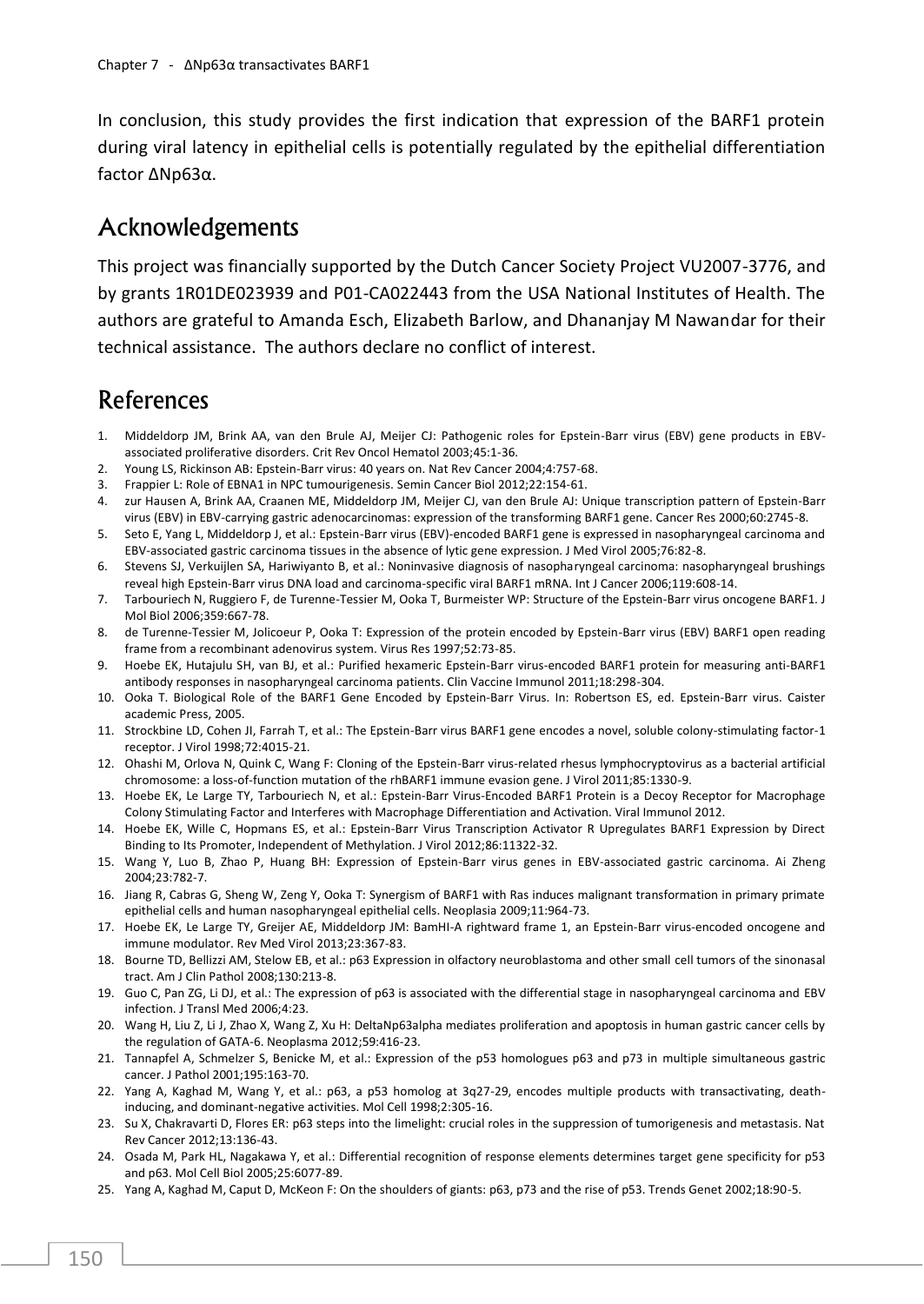- 26. Ghioni P, Bolognese F, Duijf PH, Van BH, Mantovani R, Guerrini L: Complex transcriptional effects of p63 isoforms: identification of novel activation and repression domains. Mol Cell Biol 2002;22:8659-68.
- 27. Perez CA, Pietenpol JA: Transcriptional programs regulated by p63 in normal epithelium and tumors. Cell Cycle 2007;6:246-54.
- 28. King KE, Ponnamperuma RM, Yamashita T, et al.: deltaNp63alpha functions as both a positive and a negative transcriptional regulator and blocks in vitro differentiation of murine keratinocytes. Oncogene 2003;22:3635-44.
- 29. Helton ES, Zhu J, Chen X: The unique NH2-terminally deleted (DeltaN) residues, the PXXP motif, and the PPXY motif are required for the transcriptional activity of the DeltaN variant of p63. J Biol Chem 2006;281:2533-42.
- 30. Wu G, Osada M, Guo Z, et al.: DeltaNp63alpha up-regulates the Hsp70 gene in human cancer. Cancer Res 2005;65:758-66.
- 31. Graziano V, De L, V: Role of p63 in cancer development. Biochim Biophys Acta 2011;1816:57-66.
- 32. Fotheringham JA, Mazzucca S, Raab-Traub N: Epstein-Barr virus latent membrane protein-2A-induced DeltaNp63alpha expression is associated with impaired epithelial-cell differentiation. Oncogene 2010;29:4287-96.
- 33. Yu H, Lu J, Zuo L, et al.: Epstein-Barr virus downregulates microRNA 203 through the oncoprotein latent membrane protein 1: a contribution to increased tumor incidence in epithelial cells. J Virol 2012;86:3088-99.
- 34. Nekulova M, Holcakova J, Coates P, Vojtesek B: The role of p63 in cancer, stem cells and cancer stem cells. Cell Mol Biol Lett 2011;16:296-327.
- 35. Yip YL, Tsao SW: Regulation of p63 expression in primary and immortalized nasopharyngeal epithelial cells. Int J Oncol 2008;33:713-24.
- 36. Park JG, Yang HK, Kim WH, et al.: Establishment and characterization of human gastric carcinoma cell lines. Int J Cancer 1997;70:443-9.
- 37. Feederle R, Kost M, Baumann M, et al.: The Epstein-Barr virus lytic program is controlled by the co-operative functions of two transactivators. EMBO J 2000;19:3080-9.
- 38. Robinson AR, Kwek SS, Hagemeier SR, Wille CK, Kenney SC: Cellular transcription factor Oct-1 interacts with the Epstein-Barr virus BRLF1 protein to promote disruption of viral latency. J Virol 2011;85:8940-53.
- 39. Hardwick JM, Lieberman PM, Hayward SD: A new Epstein-Barr virus transactivator, R, induces expression of a cytoplasmic early antigen. J Virol 1988;62:2274-84.
- 40. Flores ER, Tsai KY, Crowley D, et al.: p63 and p73 are required for p53-dependent apoptosis in response to DNA damage. Nature 2002;416:560-4.
- 41. Klug M, Rehli M: Functional analysis of promoter CpG methylation using a CpG-free luciferase reporter vector. Epigenetics 2006;1:127-30.
- 42. Testoni B, Borrelli S, Tenedini E, et al.: Identification of new p63 targets in human keratinocytes. Cell Cycle 2006;5:2805-11.
- 43. Patel A, Munoz A, Halvorsen K, Rai P: Creation and validation of a ligation-independent cloning (LIC) retroviral vector for stable gene transduction in mammalian cells. BMC Biotechnol 2012;12:3.
- 44. Kel AE, Gossling E, Reuter I, Cheremushkin E, Kel-Margoulis OV, Wingender E: MATCH: A tool for searching transcription factor binding sites in DNA sequences. Nucleic Acids Res 2003;31:3576-9.
- 45. Ambinder RF, Robertson KD, Tao Q: DNA methylation and the Epstein-Barr virus. Semin Cancer Biol 1999;9:369-75.
- 46. Craig AL, Holcakova J, Finlan LE, et al.: DeltaNp63 transcriptionally regulates ATM to control p53 Serine-15 phosphorylation. Mol Cancer 2010;9:195.
- 47. Johnson AS, Maronian N, Vieira J: Activation of Kaposi's sarcoma-associated herpesvirus lytic gene expression during epithelial differentiation. J Virol 2005;79:13769-77.
- 48. Moody CA, Laimins LA: Human papillomavirus oncoproteins: pathways to transformation. Nat Rev Cancer 2010;10:550-60.
- 49. Flemington EK: Herpesvirus lytic replication and the cell cycle: arresting new developments. J Virol 2001;75:4475-81.
- 50. Becker J, Leser U, Marschall M, et al.: Expression of proteins encoded by Epstein-Barr virus trans-activator genes depends on the differentiation of epithelial cells in oral hairy leukoplakia. Proc Natl Acad Sci U S A 1991;88:8332-6.
- 51. Li QX, Young LS, Niedobitek G, et al.: Epstein-Barr virus infection and replication in a human epithelial cell system. Nature 1992;356:347-50.
- 52. Kajitani N, Satsuka A, Kawate A, Sakai H: Productive Lifecycle of Human Papillomaviruses that Depends Upon Squamous Epithelial Differentiation. Front Microbiol 2012;3:152.
- 53. Mighty KK, Laimins LA: p63 is necessary for the activation of human papillomavirus late viral functions upon epithelial differentiation. J Virol 2011;85:8863-9.
- 54. Yugawa T, Kiyono T: Molecular mechanisms of cervical carcinogenesis by high-risk human papillomaviruses: novel functions of E6 and E7 oncoproteins. Rev Med Virol 2009;19:97-113.
- 55. Melar-New M, Laimins LA: Human papillomaviruses modulate expression of microRNA 203 upon epithelial differentiation to control levels of p63 proteins. J Virol 2010;84:5212-21.
- 56. Greco D, Kivi N, Qian K, Leivonen SK, Auvinen P, Auvinen E: Human papillomavirus 16 E5 modulates the expression of host microRNAs. PLoS One 2011;6:e21646.
- 57. Pinto AP, Degen M, Villa LL, Cibas ES: Immunomarkers in gynecologic cytology: the search for the ideal 'biomolecular Papanicolaou test'. Acta Cytol 2012;56:109-21.
- 58. MacCallum P, Karimi L, Nicholson LJ: Definition of the transcription factors which bind the differentiation responsive element of the Epstein-Barr virus BZLF1 Z promoter in human epithelial cells. J Gen Virol 1999;80 ( Pt 6):1501-12.
- 59. Szekely L, Selivanova G, Magnusson KP, Klein G, Wiman KG: EBNA-5, an Epstein-Barr virus-encoded nuclear antigen, binds to the retinoblastoma and p53 proteins. Proc Natl Acad Sci U S A 1993;90:5455-9.
- 60. You S, Zhang F, Meng F, et al.: EBV-encoded LMP1 increases nuclear beta-catenin accumulation and its transcriptional activity in nasopharyngeal carcinoma. Tumour Biol 2011;32:623-30.
- 61. Morrison JA, Klingelhutz AJ, Raab-Traub N: Epstein-Barr virus latent membrane protein 2A activates beta-catenin signaling in epithelial cells. J Virol 2003;77:12276-84.
- 62. Ruptier C, De GA, Ansieau S, et al.: TP63 P2 promoter functional analysis identifies beta-catenin as a key regulator of DeltaNp63 expression. Oncogene 2011;30:4656-65.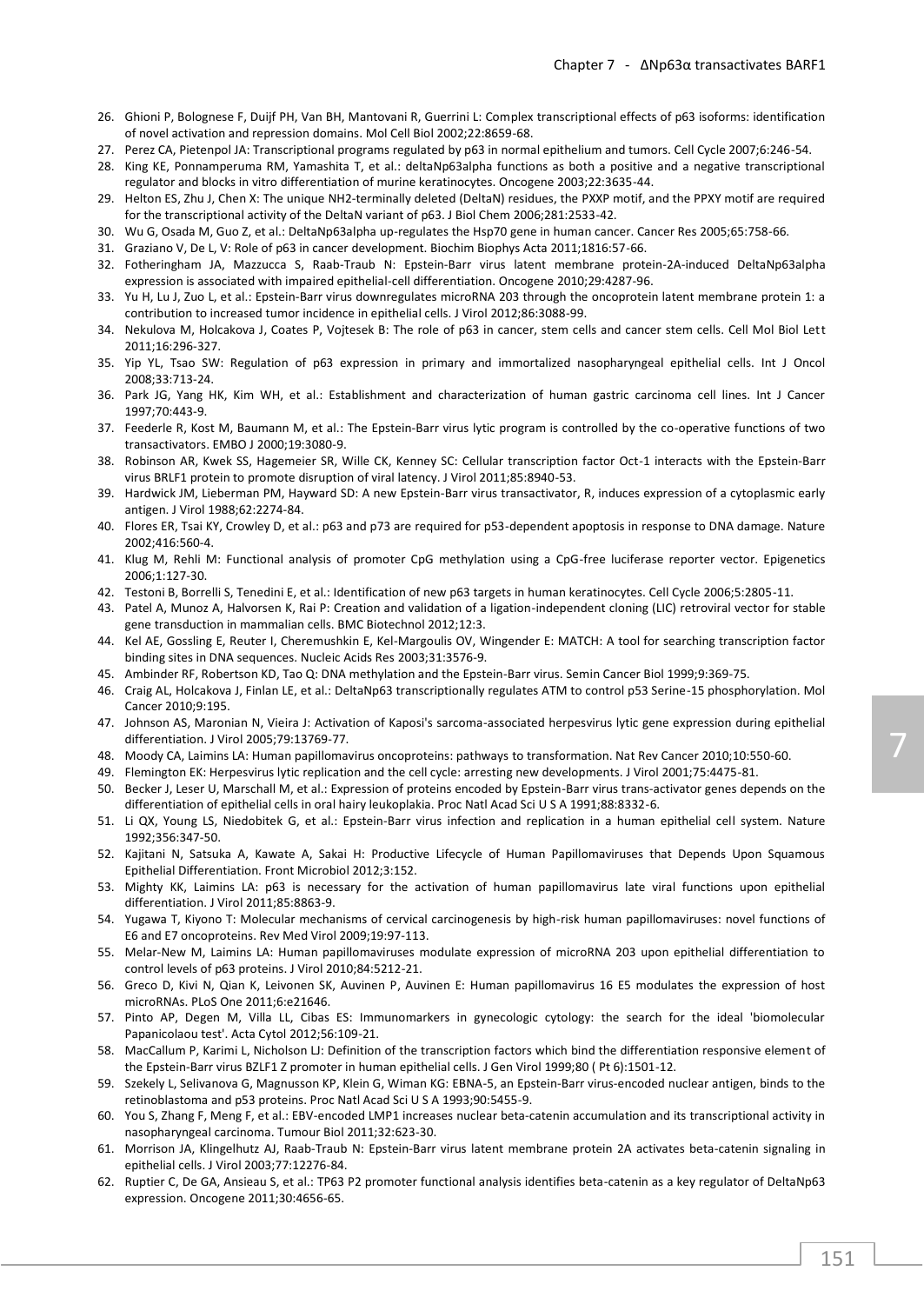- 63. Man TC, Yip YL, Lo KW, et al.: Cyclin D1 overexpression supports stable EBV infection in nasopharyngeal epithelial cells. Proc Natl Acad Sci U S A 2012.
- 64. Kikuchi A, Yamamoto H, Sato A, Matsumoto S: New insights into the mechanism of Wnt signaling pathway activation. Int Rev Cell Mol Biol 2011;291:21-71.
- 65. Wiech T, Nikolopoulos E, Lassman S, et al.: Cyclin D1 expression is induced by viral BARF1 and is overexpressed in EBVassociated gastric cancer. Virchows Arch 2008;452:621-7.
- 66. Kim B, Byun SJ, Kim YA, et al.: Cell cycle regulators, APC/beta-catenin, NF-kappaB and Epstein-Barr virus in gastric carcinomas. Pathology 2010;42:58-65.
- 67. Takacs M, Banati F, Koroknai A, et al.: Epigenetic regulation of latent Epstein-Barr virus promoters. Biochim Biophys Acta 2010;1799:228-35.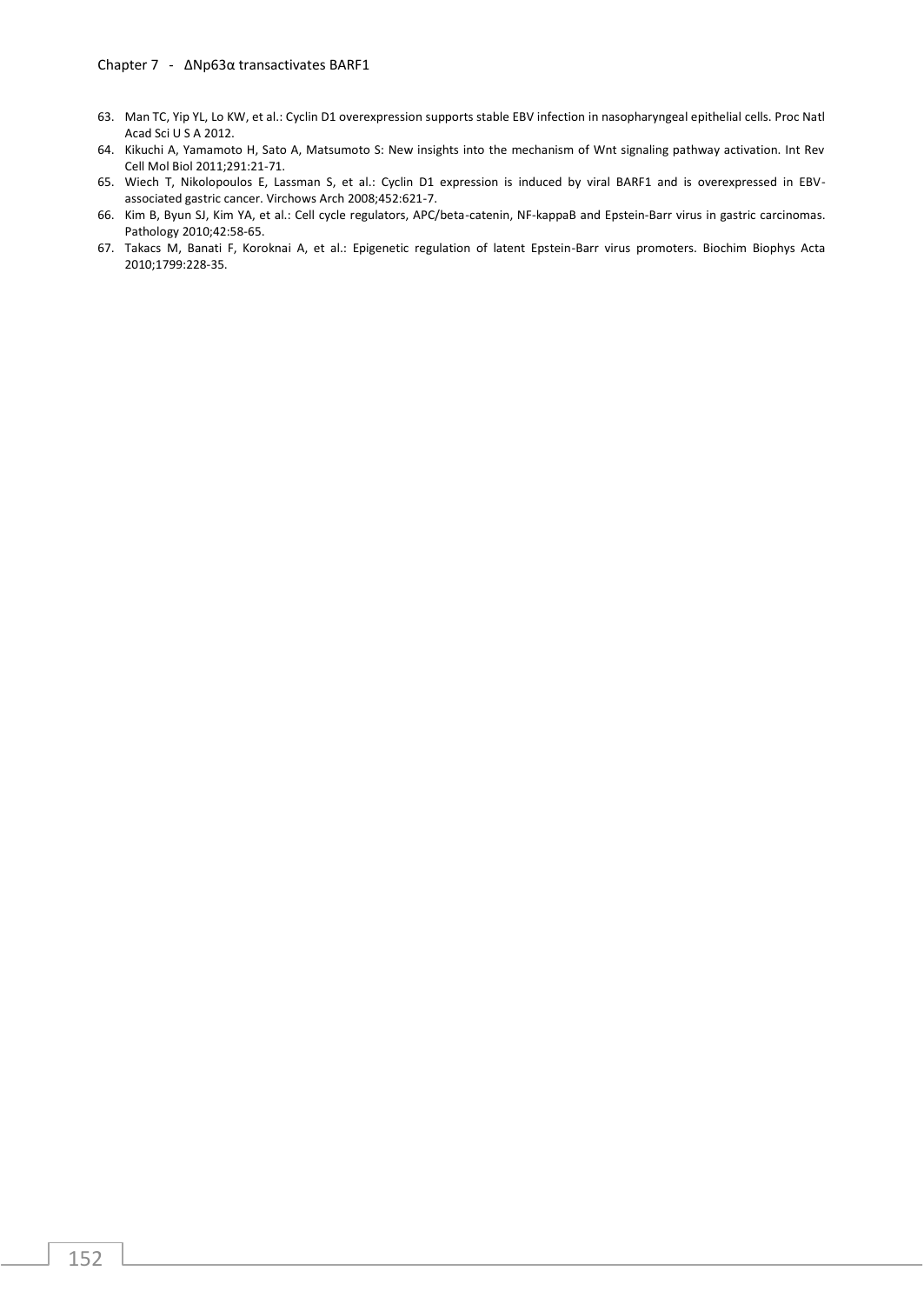## Supplemental data

Supplemental Figure 1